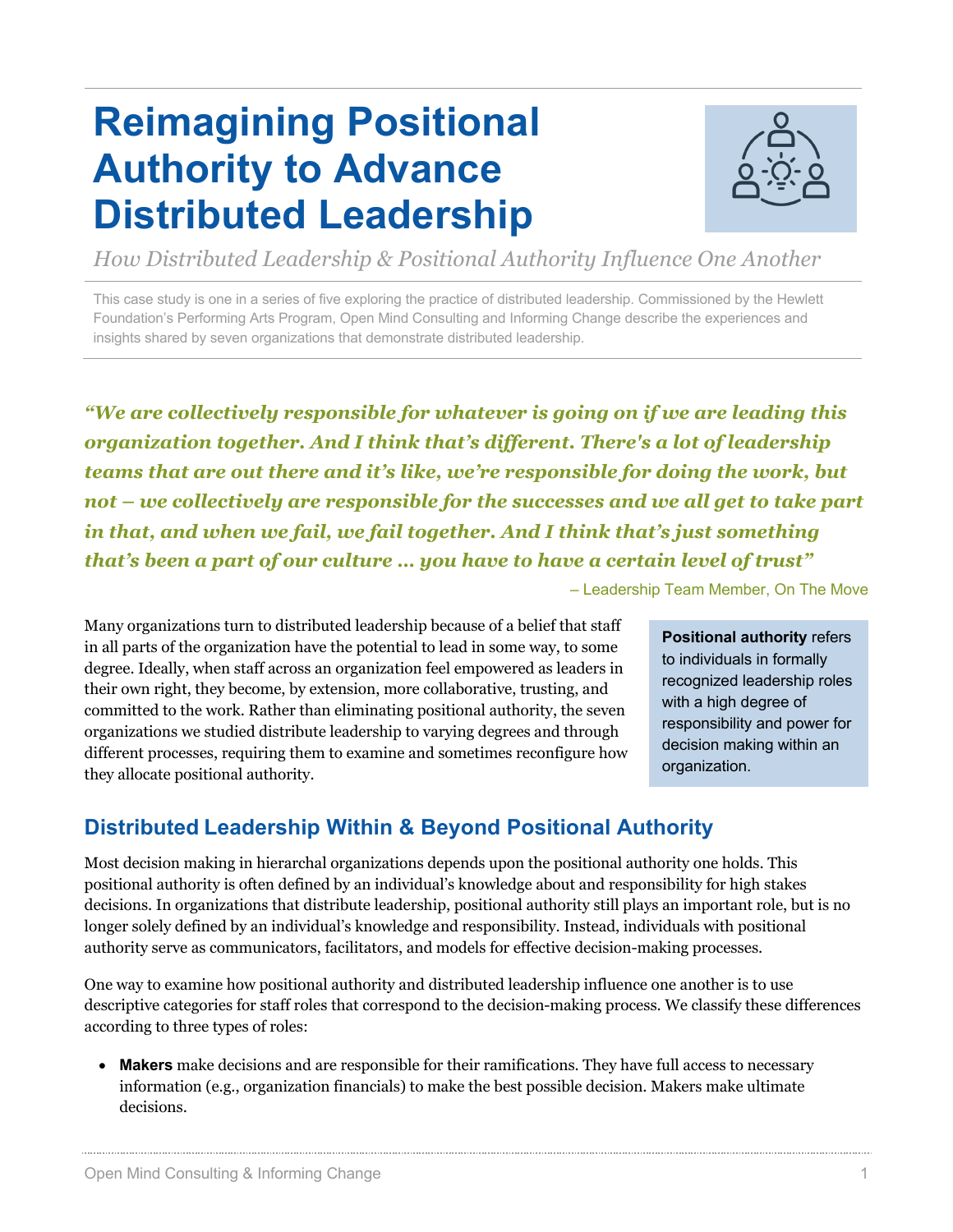- **Participants** inform decisions and are part of the decision-making process. They have a genuine voice and stake in the outcome of decisions. Their level of access to information surrounding a decision varies. Participants frequently inform Makers' decisions.
- **Observers** know when and why decisions are being made, but rarely inform decisions and have limited access to the information that shapes them.

Organizations that distribute leadership bring more Makers and Participants into high-stakes, organization-wide, or departmental decision-making processes, regardless of their level of positional authority.

## **The Role of Positional Authority in a Distributed Leadership Organization**

Terrain, an organization that supports the arts and cultural landscape of Spokane, WA, showcases the interplay between positional authority and distributed leadership. Recently formalized as a nonprofit 501(c)(3), Terrain is at an interesting inflection point. Founded as a completely grassroots, volunteer-run organization with a tradition of collaborative decision making, its first choice as a formal 501(c)(3) has been to create a level of vertical authority—an ED. The Board is in the process of negotiating how much positional authority is necessary and important for the organization without hamstringing its collaborative roots.

Distributed leadership reconfigures—but still requires—positional authority. As more Makers and Participants are represented in decision making, leaders with positional authority need to show up differently during decisionmaking processes. In being able to rely on others in the organization to contribute to decisions, executive directors' primary role becomes enabling the conditions for distributed leadership to thrive. Tasked with sharing information and distributing decisions to more Participants and Makers within an organization, executive directors reflected upon the different purposes and functions of their roles to support and sustain distributed leadership during our interviews:

- The executive director at Destiny Arts Center is steadfast in her effort to build and maintain trust among her leadership team. This allows her to share decision-making responsibility but remain the ultimate decision maker in the organization.
- The executive director at On The Move encourages her leadership team members and horizontally positioned leaders to question her and poke holes in ideas to help strengthen decisions. She is committed to a firm practice of leading both up front and from the back. Exhibiting a high degree of what is often called flexible adjustment, she leads from the front when required and steps back when working in groups to allow those with less positional authority an opportunity to lead.
- The executive director at Orpheus Chamber Orchestra invests much of his time in communicating information, both to equip orchestra members and staff with what they need to make decisions and to communicate about the decisions themselves. Communication has become a primary contribution to maintaining distributed leadership processes.
- At Thousand Currents, everyone learns to follow. Staff with greater positional authority often take direction from a project coordinator with less positional authority. The executive director and the management team see their role as central facilitators, ensuring everyone has time and capacity to participate in more distributed leadership processes. They emphasize that, in addition to their grantmaking and project work, patience, listening, and learning are the core of what they do—practices informed by their partnership with grassroots groups in the Global South.



© 2018 The William and Flora Hewlett Foundation. This case study is made available under a Creative Commons Attribution 4.0 International License: https://creativecommons.org/licenses/by/4.0/